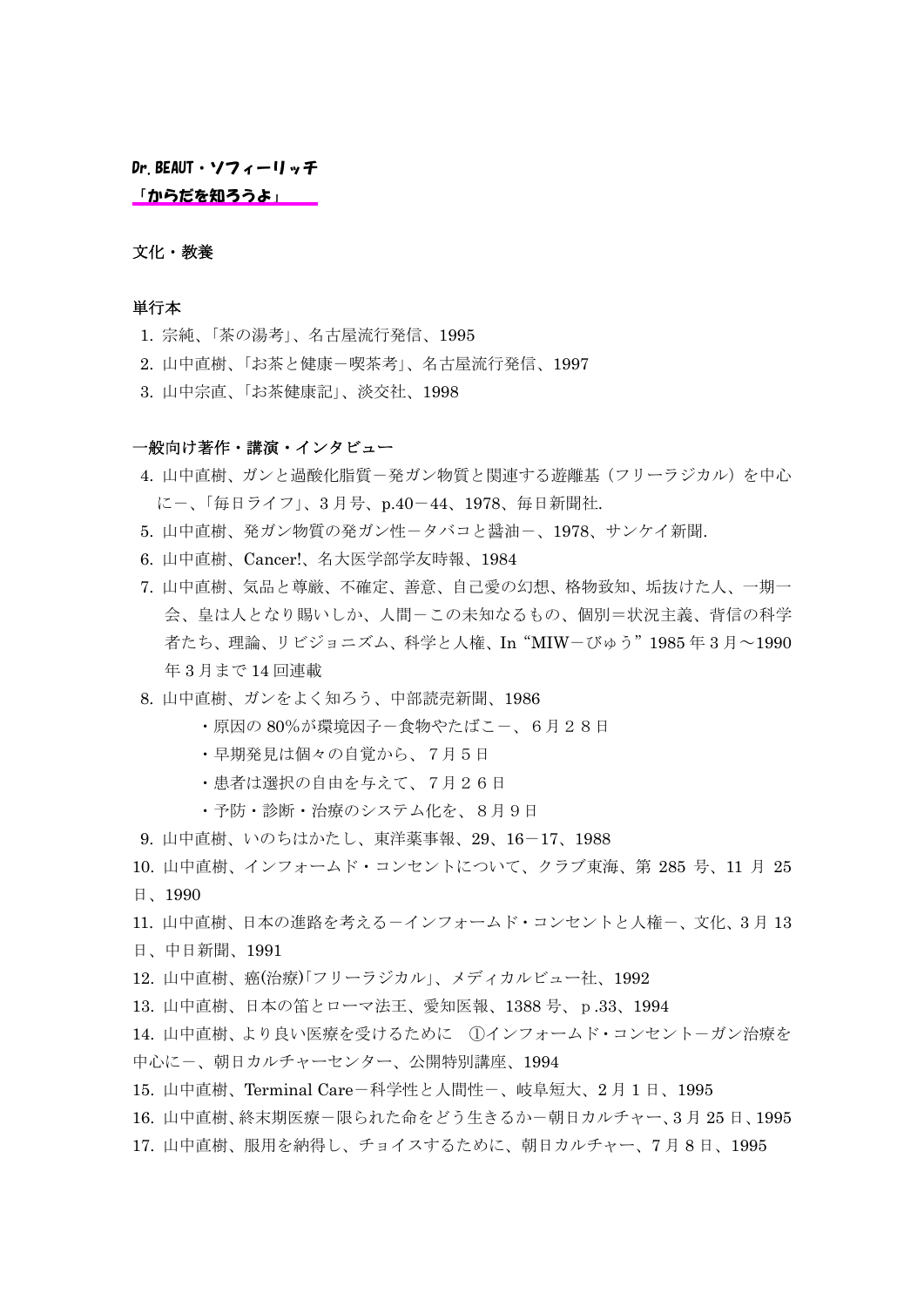18. 山中直樹、より良い医療を受けるために ②薬のもらい方、飲み方、朝日カルチャーセ ンター、公開特別講座、1995

19. 山中直樹, Informed consent から informed choice へ、西尾市民病院、7 月 11 日、1995 20. 山中直樹、「お医者さんにかかる前のカラダの不安解消ブック」、1995

・抗癌剤の妊娠への影響は、p.15

- ・胃ガン手術後の転移が心配、p.17
- 21. 山中直樹、茶の湯考、In Weekly Report"The Rotary Club of Nagoya"、p.3、7 月 18 日、1995
- 22. 山中直樹、すぐに神経性胃炎、そんな私たちに喝。隠れキリシタン、これですよ。それ は遠い昔、ギリシャで言われたこと。間違っている人が多い胃薬の使い方。・・・インタビ ュー、「CHEEK」、p.91、6 月号、1995
- 23. 山中直樹、喫茶考-哲学しようー、お茶、In「CHEEK 」、1995、10 月~ 1997 年 7 月まで、20 回連載
- 24. 山中直樹、医療におけるインフォームドコンセントの基礎と実際-Informed Consent から Informed Choice へー、青森県看護協会、10月27日、1995
- 25. 山中直樹、「わびの思想」伝えたい、In おはようトーク、ーインタビューー、読売新聞、 2 月 15 日、1996
- 26. 山中直樹、ヒャラリ笛の音、世界に響け、日本の横笛、ローマ法王の前で奏でる、文化、 日本経済新聞、3 月 18 日、1996
- 27. 宗純、「わび」の思想と日本の顔、In 回転イス、中日新聞、4 月 1 日、1996
- 28. 山中直樹、正当な医療を選択するために~PL 法とインフォームド・チョイスが大切~, 「CALACOmama」、1996、3 月号~1999 年 8 月号まで 42 回連載
- 29. 山中直樹、患者と医師の信頼、In "The Rotary Club of Handa,Weekly Lett"., 10 月 24 日、1996
- 30. 山中直樹、医療におけるインフォームド・コンセントの基礎知識と実際、青森県看護協 会、10 月 11 日、1996
- 31. 山中直樹、お茶と健康、「Namo なも」名古屋市老人クラブ連合会、p.25、11 月号、1996 32. 宗純、茶の湯の文明性、「淡交」、50、106-110、1996
- 33. 山中直樹、NO が動脈硬化防ぐ、お茶パワー、血管広げ、血栓抑制、名古屋タイムス、 1 月 31 日、1997
- 34. 山中直樹、お茶と健康、一週一話、1997、中日新聞
	- (ア) 歴史:-『茶経』や栄西 医学効能説く、5 月 4 日
	- (イ) カテキン:一老化やガンなど予防効果に注目、動脈硬化の進み方、5月5日
	- (ウ) ポリフェノール:-正義の味方も時には悪役に、5月7日
	- (エ) テアニン:-『旨味』のもと安らぎに効果も、5 月 8 日
- 35. 山中直樹、お茶の効用、名古屋市消費生活センター、9 月 11 日、1997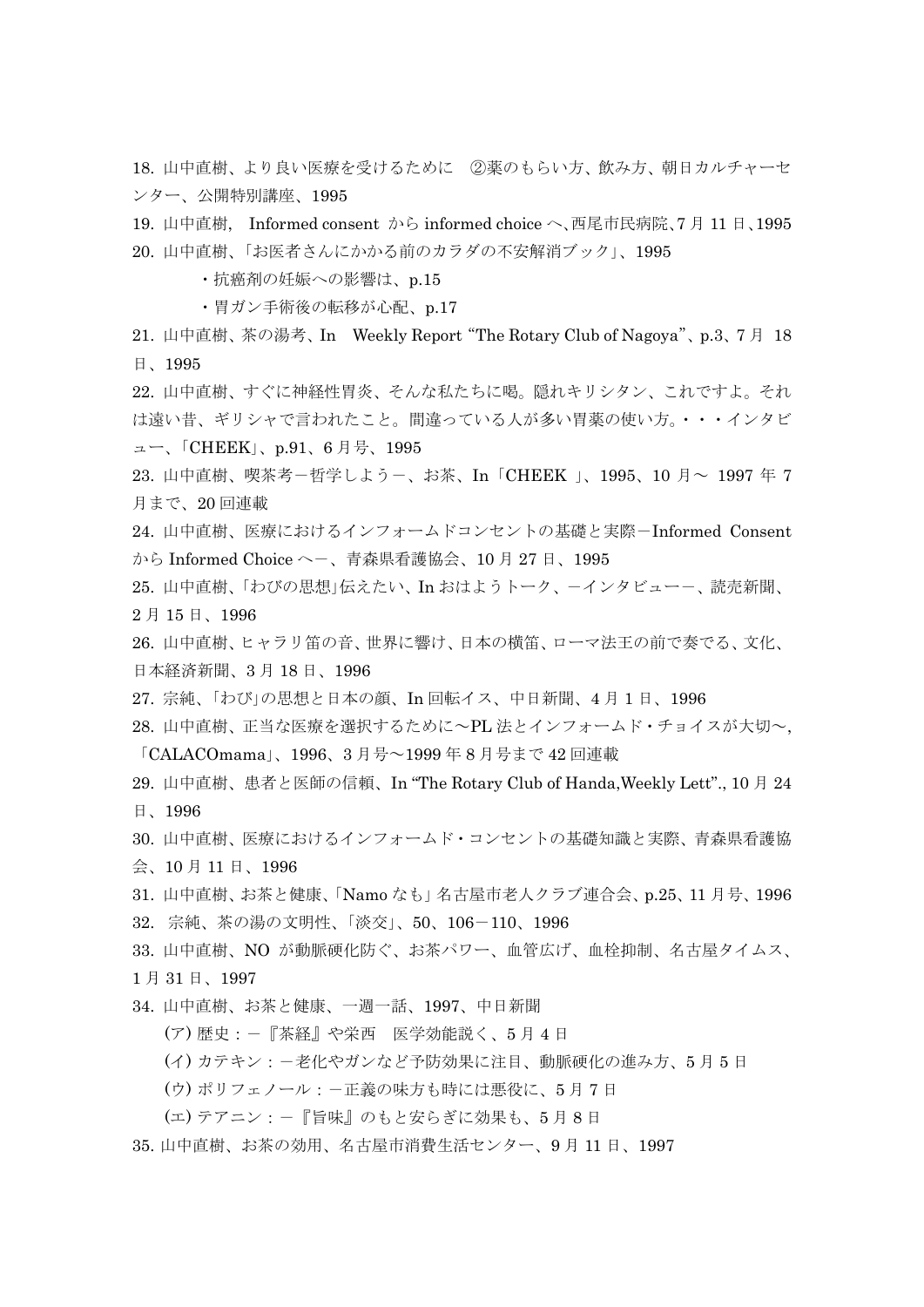36. 山中直樹、お茶と健康、名古屋木鶏クラブ、9 月 20 日、1997 37. 山中直樹、お茶と健康、名古屋高年大學、9 月 19 日、9 月 26 日、1997 38. 山中直樹、「医者のかかり方-PL 法は患者のものです」、県民 DOC 講演会、豊橋、10 月 14 日、1997 39. 山中直樹、足腰を弱らせない、「Namo なも」、名古屋老人クラブ連合会、12 号、p.25, 1997 40. 山中直樹、喫茶考-哲学しよう-クローン人間誕生、In「CHEEK」、1997、8月号、 ~2000 年 9 月号、まで 30 回連載 41. 山中直樹、日本の横笛とローマ法王、「青淵」、渋沢青淵記念財団竜門社、594、32-34、 1998 42 山中直樹、「ひと」と「茶の湯」、シズホスの会報、40、1-3、1998 43. 山中直樹、「良い睡眠」って?、「Namo なも」、名古屋老人クラブ連合会、13、p.24、 1998 44. 山中宗直、「茶の湯」に見る二十一世紀、「青淵」、渋沢青淵記念財団竜門社、597、26  $-28$ , 1998 45. 山中直樹、「老人力」は「年輪味」、「青淵」、渋沢青淵記念財団竜門社、6 月号、p.29- 32、1999 46. 山中直樹、喫茶考、ロータリーの友、47、17、1999 47. 山中直樹、目からウロコの山中談義、In「CALACOmama」1997、8 月号~2000 年 9 月号まで 38 回連載 48. 山中直樹、生きがいとクスリ、「Namo なも」14 号、p.24,1999 49. 山中直樹、医薬の選択-常識のウソ・ホント、In 名古屋タイムス、1999 年、4 月 6 日~12 月 14 日まで 60 回連載 50. 山中直樹、お茶とバイアグラ、愛知県電気機械卸商、6 月 12 日、1999 51. 山中直樹、生きがいとクスリ、Nagoya Rotary Club,11 月 2 日、1999 52. 山中宗直、二千年紀と且坐喫茶、「青淵」、渋沢青淵記念財団竜門社、614、5 月号、pp.31  $-33, 2000$ 53. 山中直樹、二千年紀と且坐喫茶、淡交会第三支部、1 月 20 日、2000 54. 山中直樹、生きがいとクスリ、日本毛織、AG 会、2 月 23 日、2000 55. 山中直樹、茶道の師匠である医師が教える体に良くておいしい緑茶の上手な入れ方、「ゆ ほびか」、6 月号、pp.74-75、2000 56. 山中直樹、熟年期、楽しく、かしこく過ごす方法-老いにまけない健康づくり、いきが いづくり-健康講座、名古屋市港保健所南陽分室、9 月 11 日、2000 57. 山中直樹、患者のためとは、In Weekly Report "The Rotary Club of Nagoya", p.3、 6 月 20 日、2000 58. 山中直樹、お茶健康記-年輪文化、クラブ東海、第 400 号、1 月 11 日、2001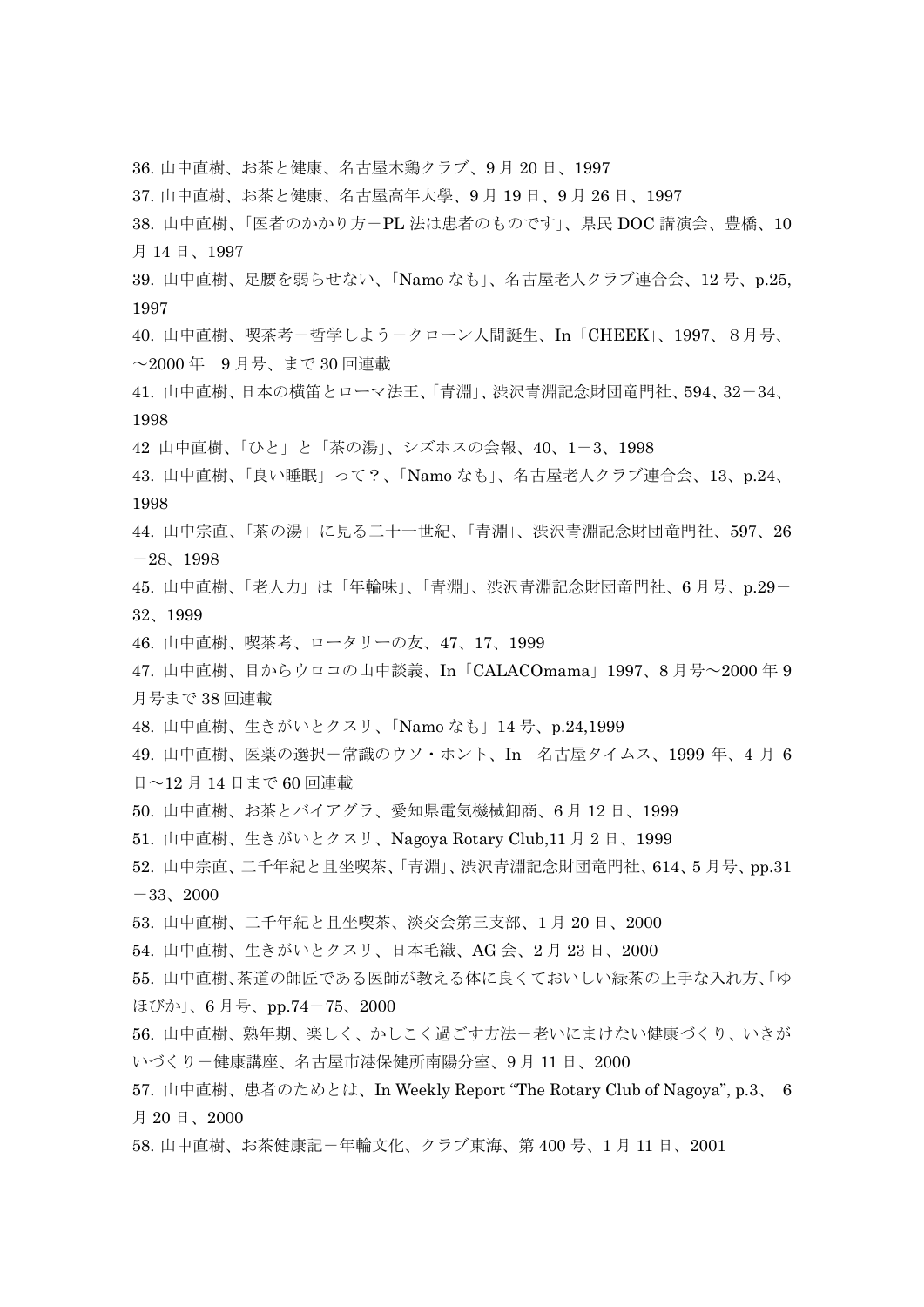59. 山中直樹、お茶と生きがい、立田村教育委員会、2 月 28 日、2001

60. 宗純、In「かたえくぼ」、2001、朝日新聞、

(ア) 『選挙前の与野党逆転』

早く辞せよ-与党

辞めないで-野党

森首相どの、2 月 18 日、

(イ) 『後方支援』

して、前線はどこか、

それがはっきりせぬ

日米首脳、10 月 1 日、

(ウ) 『自衛隊の文民統制』

米軍統制下にあるうちは安心です

-政府、10 月 19 日、

(エ) 『国民栄誉賞』

イチローさん、私、ちょっと早すぎたかしら

-Q ちゃん、10 月 31 日、

(オ) 『大志』

少年よ世界を目指せ

-イチロー-、11 月 26 日、

61. 山中直樹、保健機能食品制度とお茶、ふらざ、No.74, 2001

62. 山中直樹、緑茶は男性の勃起、女性の湿潤を強力に促し、行為 30 分前に飲むのが効果

大、「ゆほびか」、5 月号、38-39、2001

63. 山中直樹、お茶健康記、名古屋百貨店友の会、健康セミナー、6 月 7 日、2001

64. 山中宗直、私の茶寄り合い、「青淵」、渋沢青淵記念財団竜門社、6 月号、pp.30-32, 2001

65. 山中直樹、「レモリア」に期待!テアニンとα波の関係を科学的に検証、リラックス効 果の確認を・・・インタビュー-、Pick up News,vol,01、4 月、2002

- 66. 山中直樹、生活総合文化の里・飛騨高山、飛騨高山の四季(飛騨高山観光協会会報)、
- 47、10 月 1 日発行、2002
- 67. 山中直樹、スロー医療、「青淵」、渋沢青淵記念財団竜門社、656、11 月号、pp.19-21、 2003

68. 山中直樹、小山硬の極小日本画、「青淵」、渋沢青淵記念財団竜門社、662、5 月号、pp.26  $-30, 2004$ 

# 日本画

69. 宗純、宗純・木村光宏二人展-作意の絵数寄、丸栄スカイル 8階画廊、11 月 7 日か ら 11 月 12 日、1996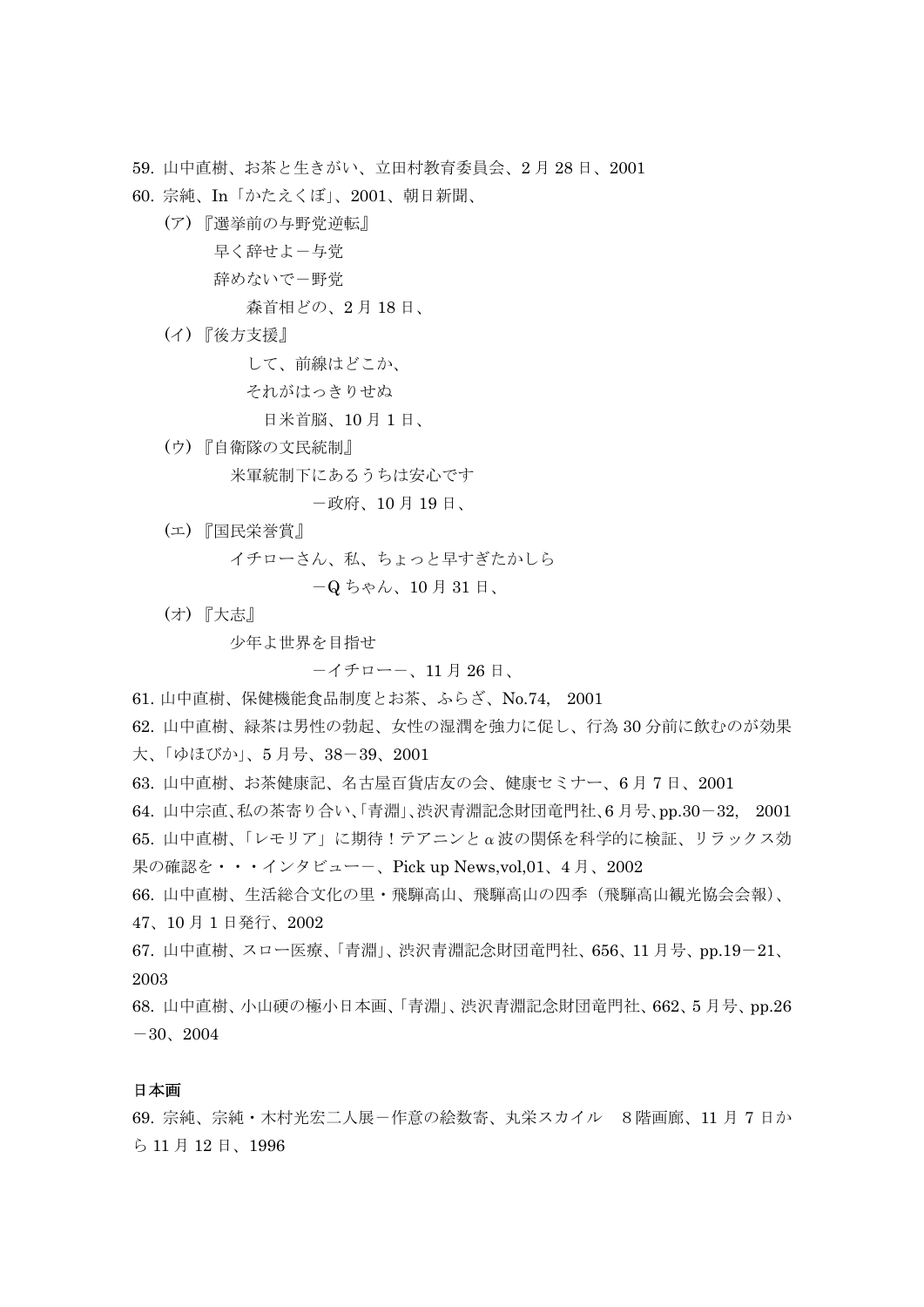70. 宗純、日本の百尊(10 作品:古事記の諸神、大和明星、文化の先達、源平の将星、仏 道の聖者、戦国の英雄、戦国の名華、江戸の華人、維新の志士、明治の巨星)、純金歴史人 物館(花咲爺 竹田和平)、常設展示、1997

71. 宗純、「茶健一如」および 表紙画、In 「お茶と健康-喫茶考」、名古屋流行発信、1997

(以上フォロー出来たものとして)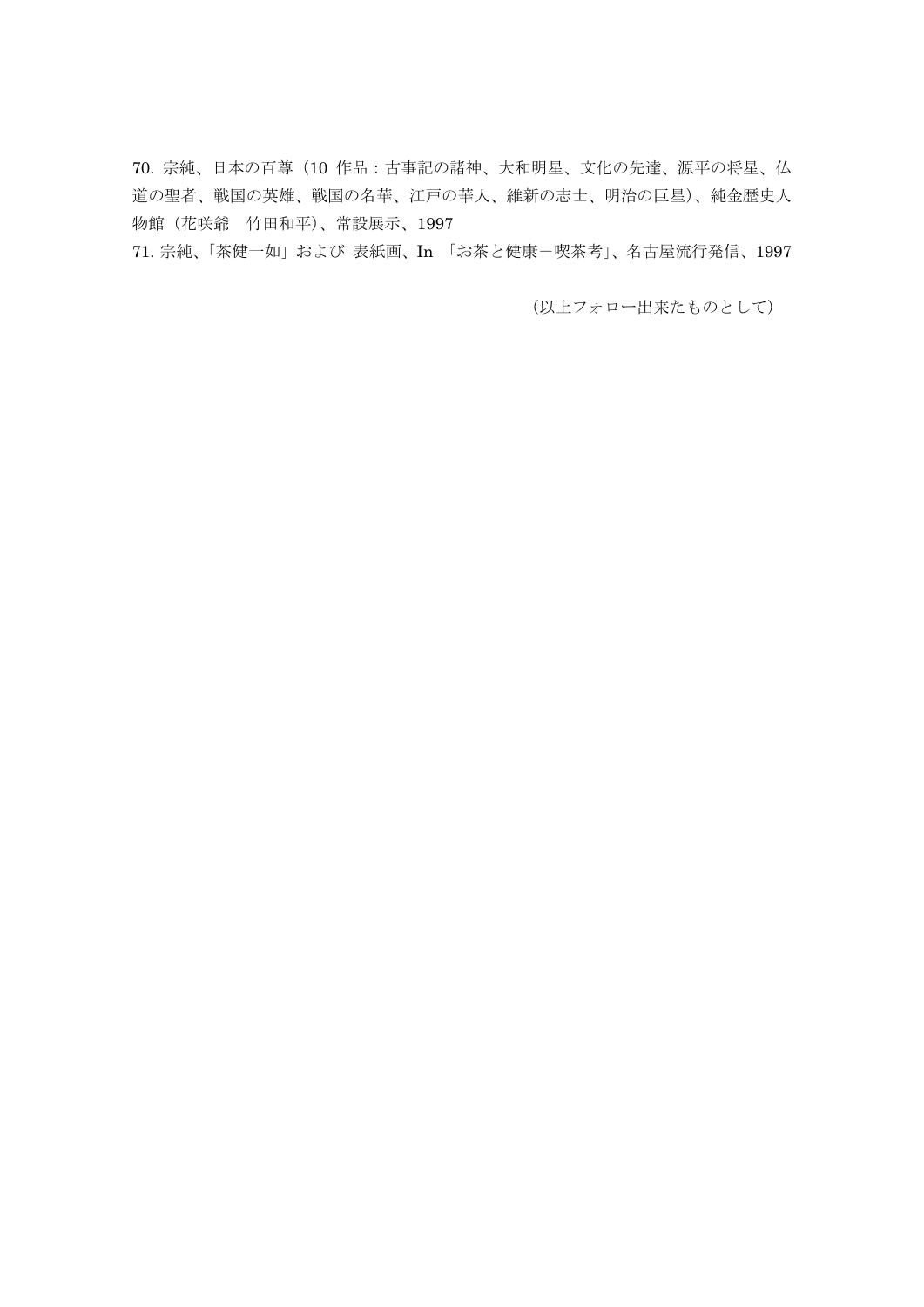### 論文・著書(top author)

1. Effect of dimethyl sulphoxide on charge transfer complexes of D‐amino acid oxidase under low temperature, J. Vitaminol.,  $16, 304-305, 1970$ 

2. Effect of dimethyl sulphoxide on charge transfer complexes between serotonin‐ tryptophan and flavin mononucleotide under low temperature, J. Vitaminol.,  $17, 39-42$ , 1971

3. Kinetic Behavior of volume change of mitochondria caused by osmotic pressure gradient, J. Biochem., 70, 869-871, 1971

4. Uncoupling of oxidative phosphorylation of rat liver mitochondria by chinoform, J. Biochem., 73, 993-998, 1973

5. Effect of phosphotungstic acid on the release by AMP of the controlled respiration of rat liver mitochondria, J. Biochem., 74, 87-93, 1973

6. Superoxide dismutase activity in  $WI-38$  cell cultures : effects of age, trypsinization and SV  $-40$  transformation, Physiol. Chem. & Physics,  $6, 95-106, 1974$ 

7. Protease digestion of membranes : Ultrastructural and biochemical effects, Biochem. Biophys. Acta, 426, 132-147, 1976

8. Changes in superoxide dismutase activity during development, aging and transformation, In " Biochemical and Medical Aspects of Active Oxygen", edt. by O. Hayaishi and K. Asada, pp, 183–190, 1977, Univ. Tokyo Press.

9. Enhancement of DNA chain breakage by bleomycin and biological free radical producing systems, In "Tocopherol, Oxygen and Biomembranes", edt. by C. DeDuve and O. Hayaishi, pp. 59–69, 1978, Elsevier / North - Holland Biomed. Press.

10. Experimental results with the combination of bleomycin plus mitomycin C, Recent Results in Cancer Res., Antitumor Antibiotics,  $63$ ,  $211-218$ , 1978, edt. by S.K.Carter, H.Umezawa, J.Douros, Y. Sakurai, Springer‐Verlag, Acad. Press.

11. Enhancement of DNA chain breakage by bleomycin A2 in the presence of microsomes and reduced nicotinamide adenine dinucleotide phosphate, Cancer Res., 38, 3400-3903, 1978

12. Effects of tuftsin on polymorphonuclear leukocyte metabolism, In "Phagocytosis, Its Phsiol. and Pathology", edt. by Y. Kokubun and N. Kobayashi, pp. 93–100, 1979, Univ. Tokyo Press.

13. Increase of superoxide dismutase activity in various human leukemia cells,Physiol. Chem. & Physics, 11, 253-256, 1979

14. Elevation of serum lipid peroxide level associated with doxorubicin toxicity and its amelioration by [dl] -  $\alpha$  - tocophyeryl acetate or coenxymeQ10 in mouse, Cancer